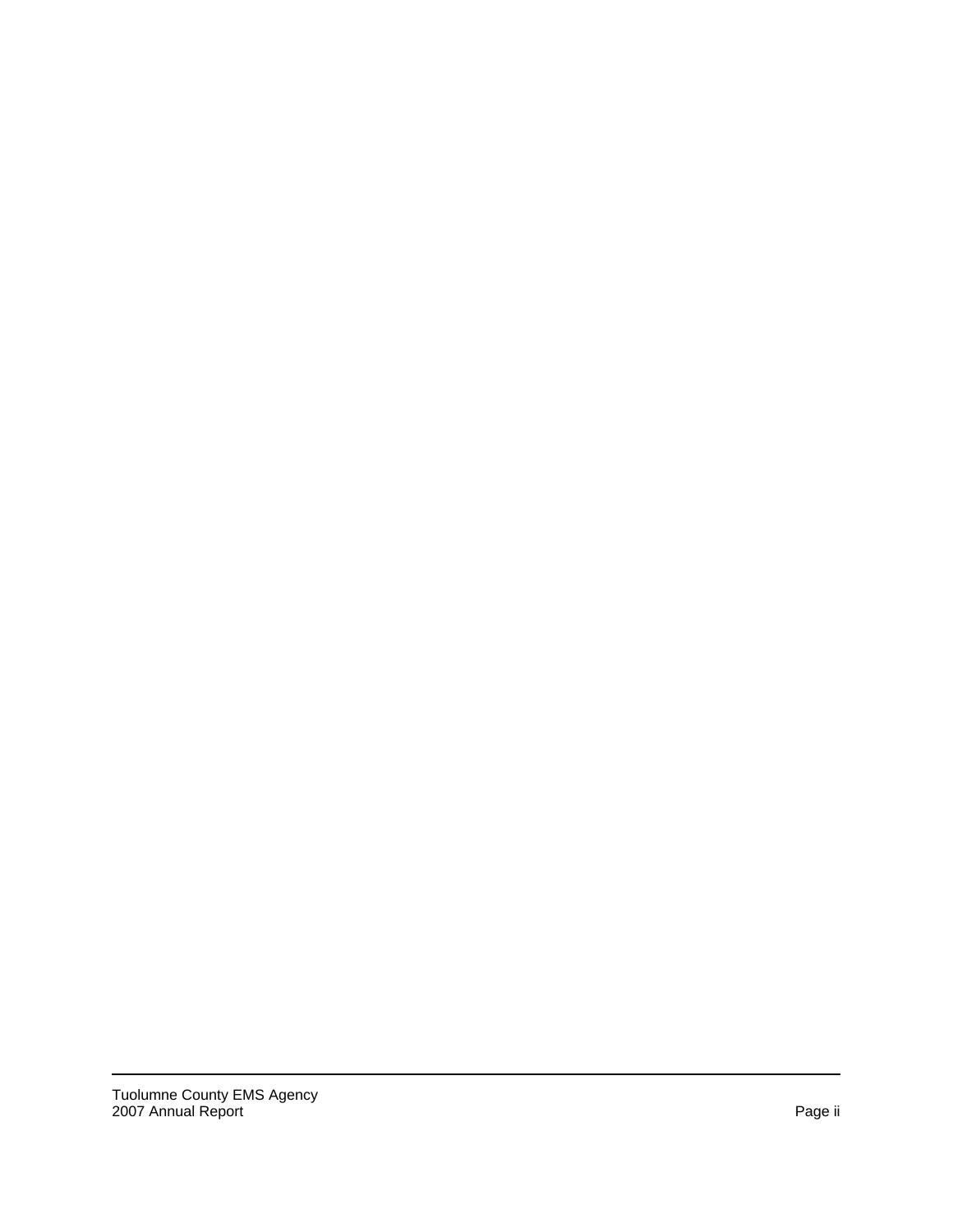# **Table of Contents**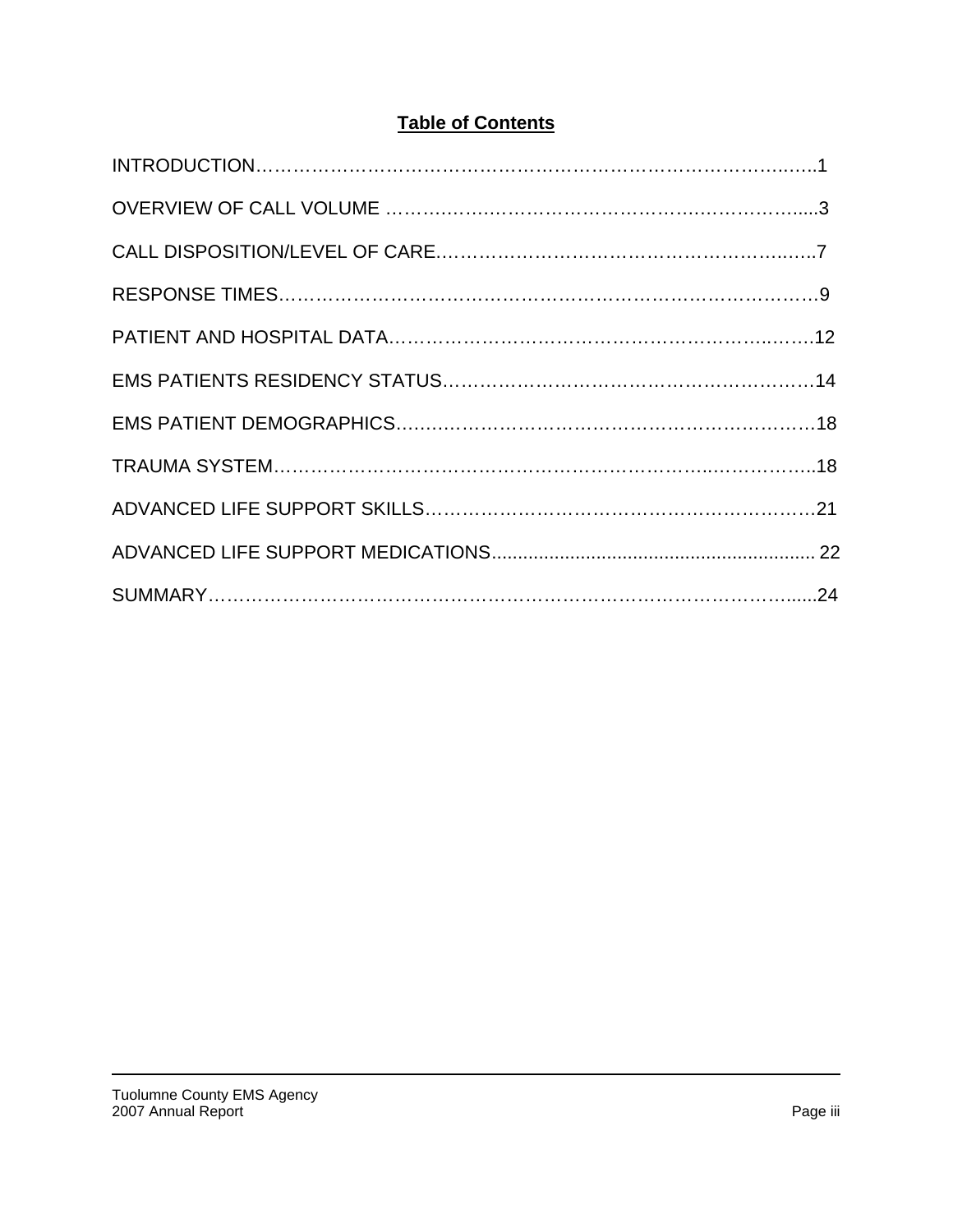## **INTRODUCTION**

The 2007 Annual Statistical Report compiles and condenses an entire year's worth of call volume, response time and patient demographic information about the Tuolumne County EMS system for public review. The data included in this report is derived from pre-hospital patient care records (PCRs) completed by Tuolumne County Ambulance personnel and base/receiving logs completed by emergency department personnel from Tuolumne General Hospital and Sonora Regional Medical Center.

Since July 1, 1993, Tuolumne County Ambulance has collected PCR information using the software program EMS DataPro<sup>™</sup> (formerly the EMS Database System) provided for their use by the Tuolumne County EMS Agency. Once entered in EMS DataPro<sup>™</sup>, the data is submitted in an electronic format to the EMS agency where the data is imported into a central version of EMS DataPro $\mathbb{M}$ . The EMS agency then validates and combines the data submitted by Tuolumne County Ambulance with patient outcome data derived from the base/receiving logs submitted by the two Base Hospitals, Tuolumne General Hospital and Sonora Regional Medical Center.

In September 2000, Tuolumne County Ambulance, with the assistance of the EMS agency, initiated a program for completing PCRs using EMS Outfielder<sup>™</sup> (a laptop based PCR data entry program developed by CompuCounsel, now called Inspironix, of Sacramento in conjunction with Manteca District Ambulance). EMS Outfielder<sup>™</sup> has replaced hand-written PCR forms and billing tickets. EMS Outfielder<sup>™</sup> provides immediate data availability for daily quality assurance/quality improvement reviews and imports patient billing information directly into the billing system used by Tuolumne County Ambulance.

The Tuolumne County Emergency Medical Services (EMS) System is comprised of four 9-1-1 answering points including Tuolumne County Sheriff's Dispatch, City of Sonora Police Department Dispatch, CHP Dispatch and Mariposa County Sheriff's Dispatch; Ambulance dispatching provided by the Tuolumne County Sheriff's Dispatch Center. Basic life support (BLS) first response services provided by Tuolumne County Fire Dept., Tuolumne City Fire Dist., Columbia College Fire Dept., Twain Harte Fire Dist., Columbia Fire Dist., Sonora City Fire Dept., Miwuk-Sugarpine Fire Dist., Tuolumne City Fire Dist., and the Groveland Fire Dist. Special BLS response services from U.S. Forest Service, County Search and Rescue, Don Pedro Recreation Agency, Dodge Ridge Ski Patrol Advanced life support (ALS) service provided by Tuolumne County Ambulance Service. Mercy Medical Transport in Mariposa County provides the Lake Don Pedro area ALS Ambulance service. Petroleum Helicopter Inc. (PHI) stationed at Columbia Airport and day-to-day mutual aid by the California Highway Patrol (CHP) Air Operations Division, Medi-Flight of Northern California, CALSTAR and R.E.A.C.H. Air Ambulance.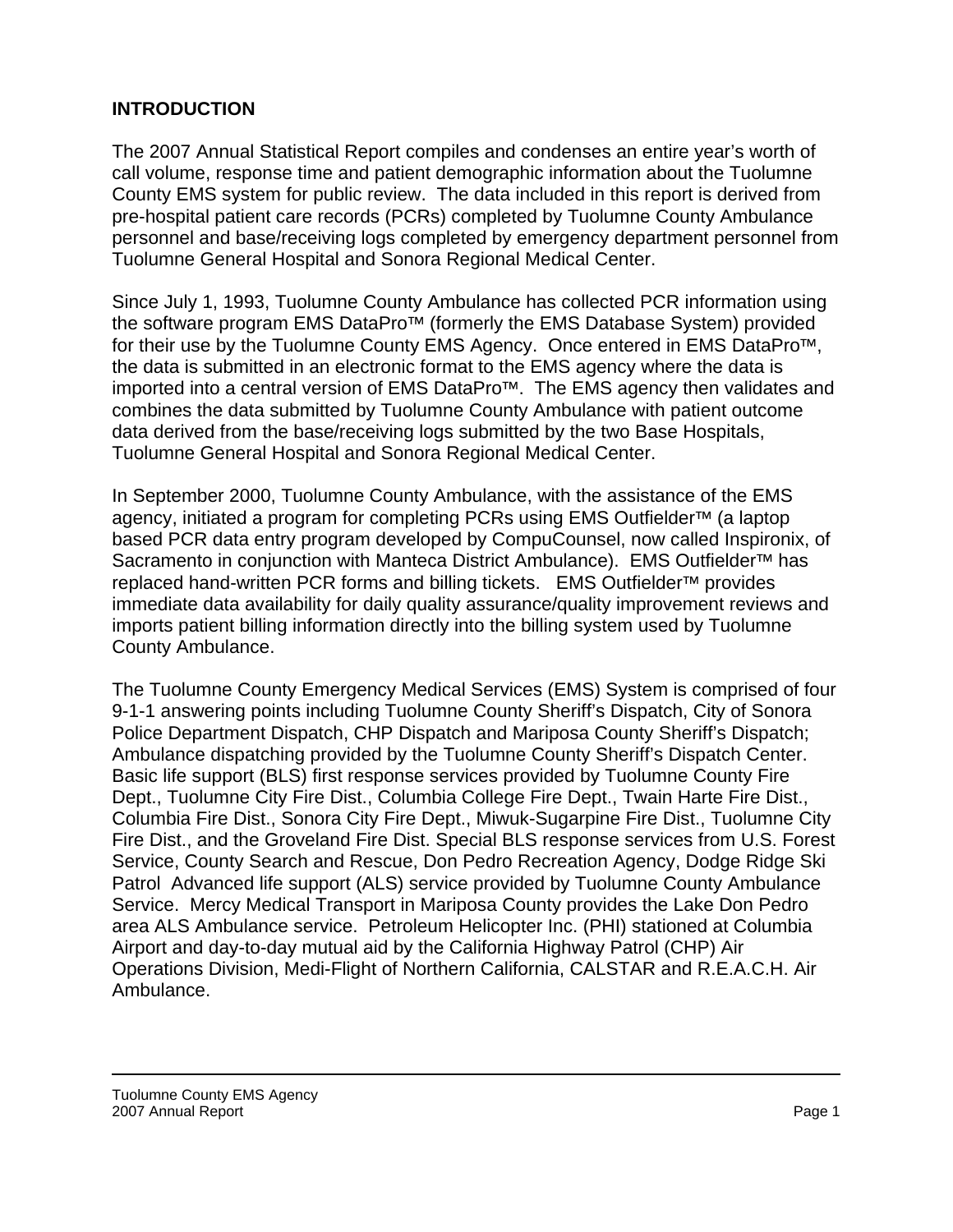In June 2003, grant funds were made available to the Tuolumne County EMS Agency for the purpose of purchasing and installing EMSystem™ communication software and related computer hardware for the emergency departments of Tuolumne General Hospital and Sonora Regional Medical Center and the EMS agency office. In early 2004, EMSystem™ linked Tuolumne County's EMS system with the other ten (10) counties of OES Region IV enabling Tuolumne General Hospital, as the county's Disaster Control Facility, to view real-time emergency department availability when determining patient disbursement during a multi-casualty incident (MCI).

In 2004, The Tuolumne County Emergency Medical Services System developed and implemented a Trauma Plan, in conjunction with Memorial Medical Center, Doctors Medical Center of Modesto, Mountain Valley EMS Agency, El Dorado County EMS Agency, Central California EMS Agency, Northern California EMS Agency, Sacramento County EMS Agency, and Santa Barbara County EMS Agency. The Trauma Plan provides a framework that assures that the citizens and visitors of Tuolumne County receive comprehensive prehospital and hospital trauma care. Tuolumne County relies on Trauma Centers throughout Northern California for in-hospital trauma care. Air Ambulances are used as the primary means of transportation for patients meeting Tuolumne County's major trauma patient criteria.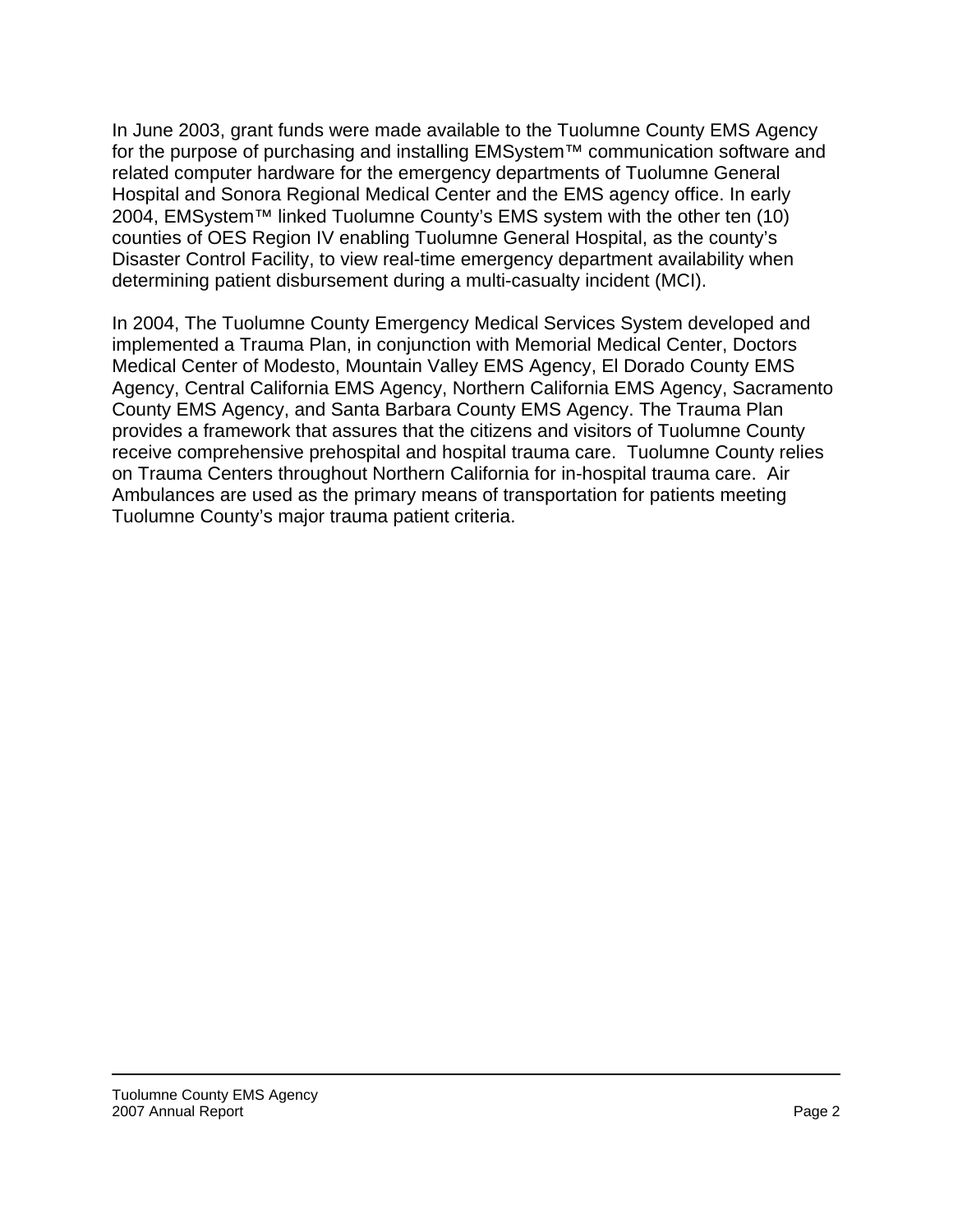# **OVERVIEW OF CALL VOLUME**

As illustrated in the graphs below, in 2007 there was a slight increase in calls for EMS services from 2005. 2007 has now surpassed 2004 as the busiest year on record for emergency medical service (EMS) requests in Tuolumne County. Unless otherwise specified EMS requests include both scene and transfer call types.



## **EMS Requests by Month and Year**

| Year | Jan | Feb | <b>Mar</b> | Apr | <b>May</b> | Jun | Jul | Aug | <b>Sep</b> | Oct | <b>Nov</b> | <b>Dec</b> |
|------|-----|-----|------------|-----|------------|-----|-----|-----|------------|-----|------------|------------|
| 2001 | 383 | 355 | 358        | 357 | 330        | 377 | 396 | 379 | 366        | 354 | 308        | 382        |
| 2002 | 383 | 327 | 407        | 344 | 370        | 330 | 426 | 436 | 354        | 352 | 326        | 330        |
| 2003 | 390 | 318 | 380        | 363 | 325        | 368 | 442 | 381 | 383        | 393 | 403        | 421        |
| 2004 | 392 | 397 | 385        | 337 | 391        | 376 | 453 | 425 | 390        | 389 | 376        | 469        |
| 2005 | 363 | 369 | 399        | 354 | 414        | 389 | 467 | 414 | 365        | 377 | 355        | 379        |
| 2006 | 379 | 396 | 428        | 403 | 395        | 450 | 419 | 356 | 391        | 344 | 402        | 402        |
| 2007 | 407 | 373 | 406        | 386 | 443        | 397 | 399 | 414 | 411        | 380 | 389        | 444        |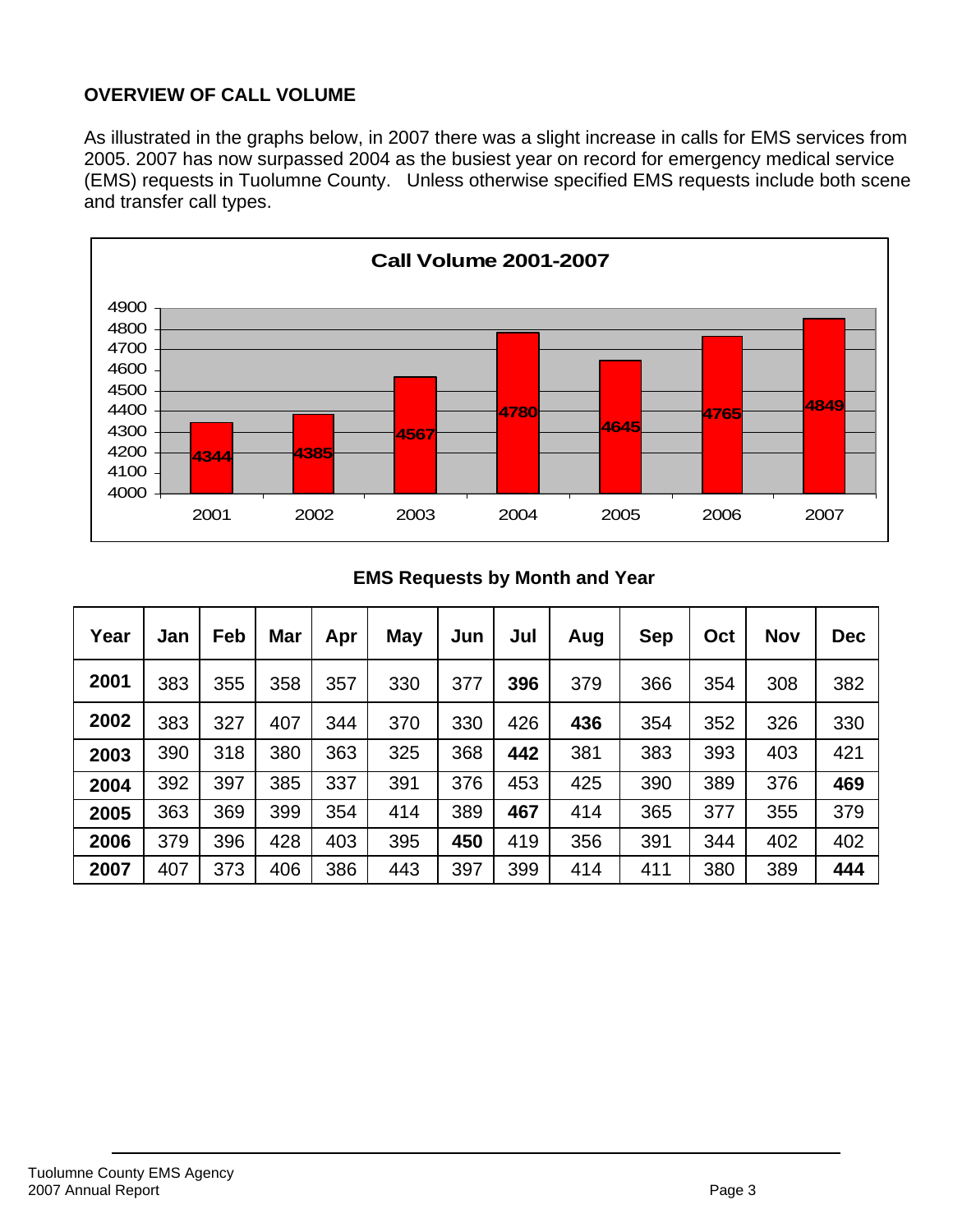

As illustrated below, Medics 10 and 11 responded to the majority of all EMS requests. The Sonora area has a call volume rate more than three times greater than any other area of the County.



| Unit(s)            | <b>Unit Location</b>     |
|--------------------|--------------------------|
| Medic 10           | Sonora                   |
| Medic 11           | East Sonora              |
| Medics 12, 13 & 14 | <b>Flexibly Deployed</b> |
| Medic 20           | Soulsbyville             |
| Medic 41           | Groveland                |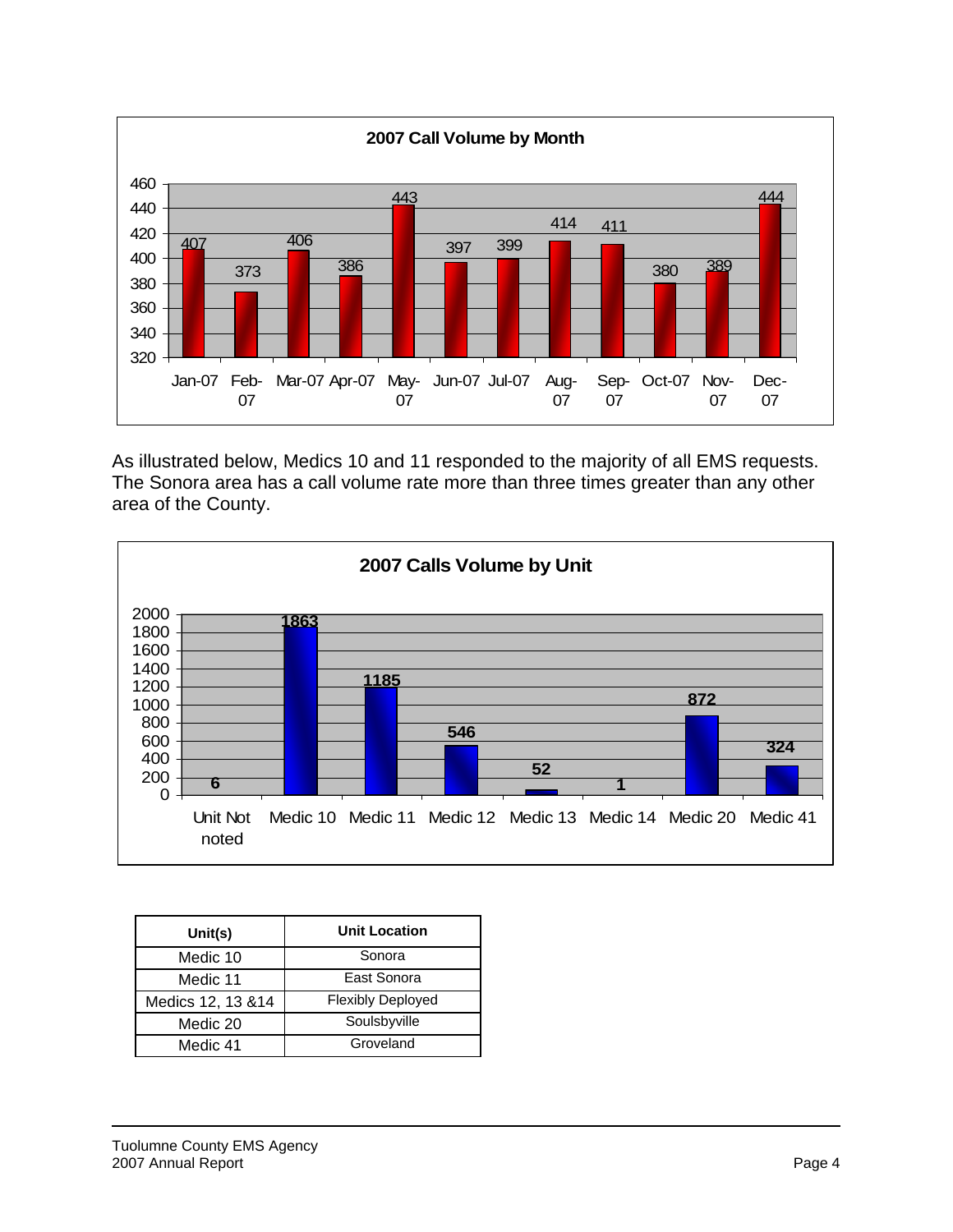## **Call Volume 2007 by Days of the Week**

A breakdown of requests by day and time of day shows that call volume is fairly consistent during the week with the hours of 8 a.m. to 5 p.m. being the busiest hours of service.

The chart below illustrates that Monday is the busiest day of the week, followed by Friday. The chart also shows that Sunday is the slowest day followed closely by Wednesday.



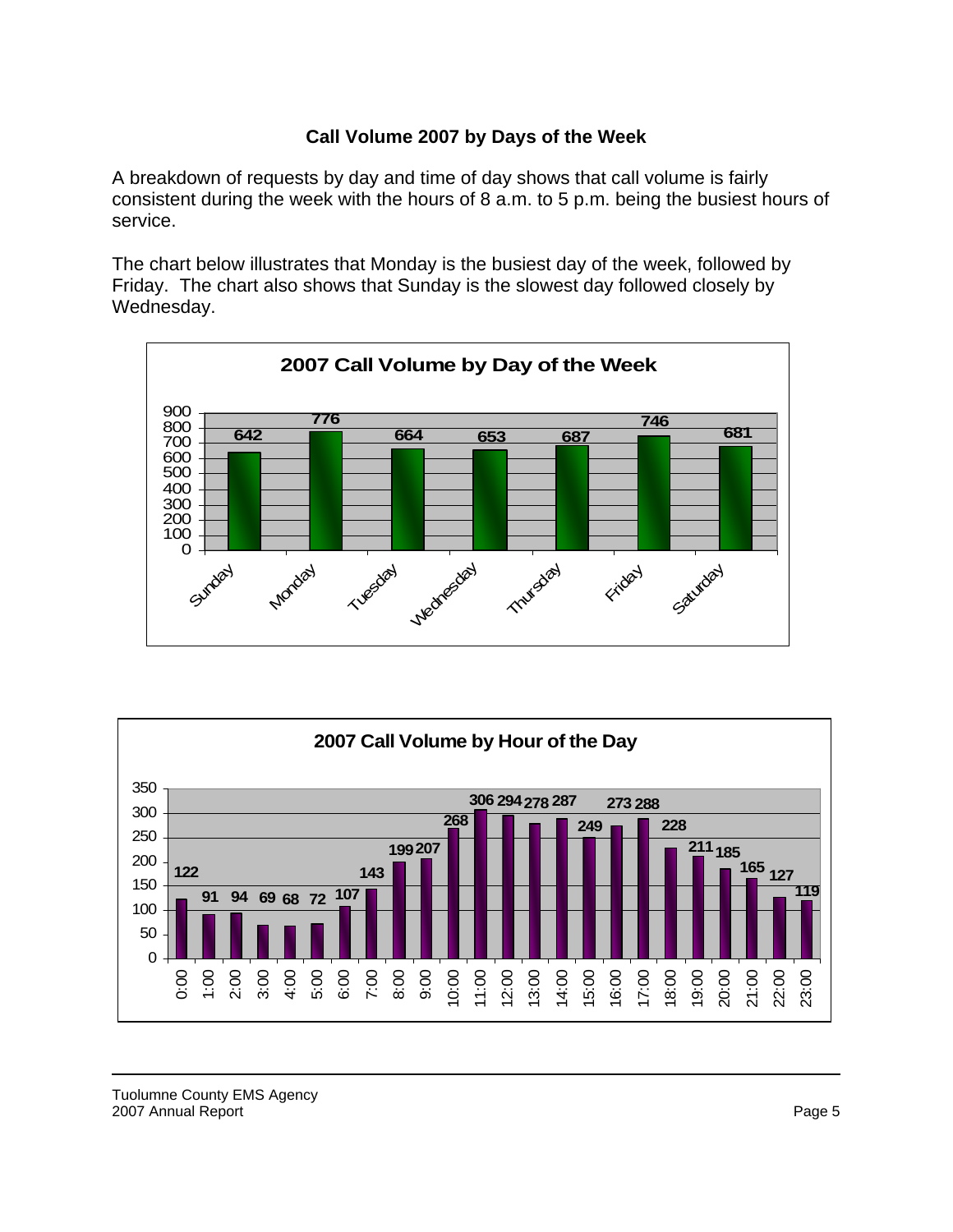# **Call Volume 2007**

The breakdown of EMS requests by location reveals that the majority (60%) of requests occur in the suburban areas of Tuolumne County, where the majority of Tuolumne County residents live.



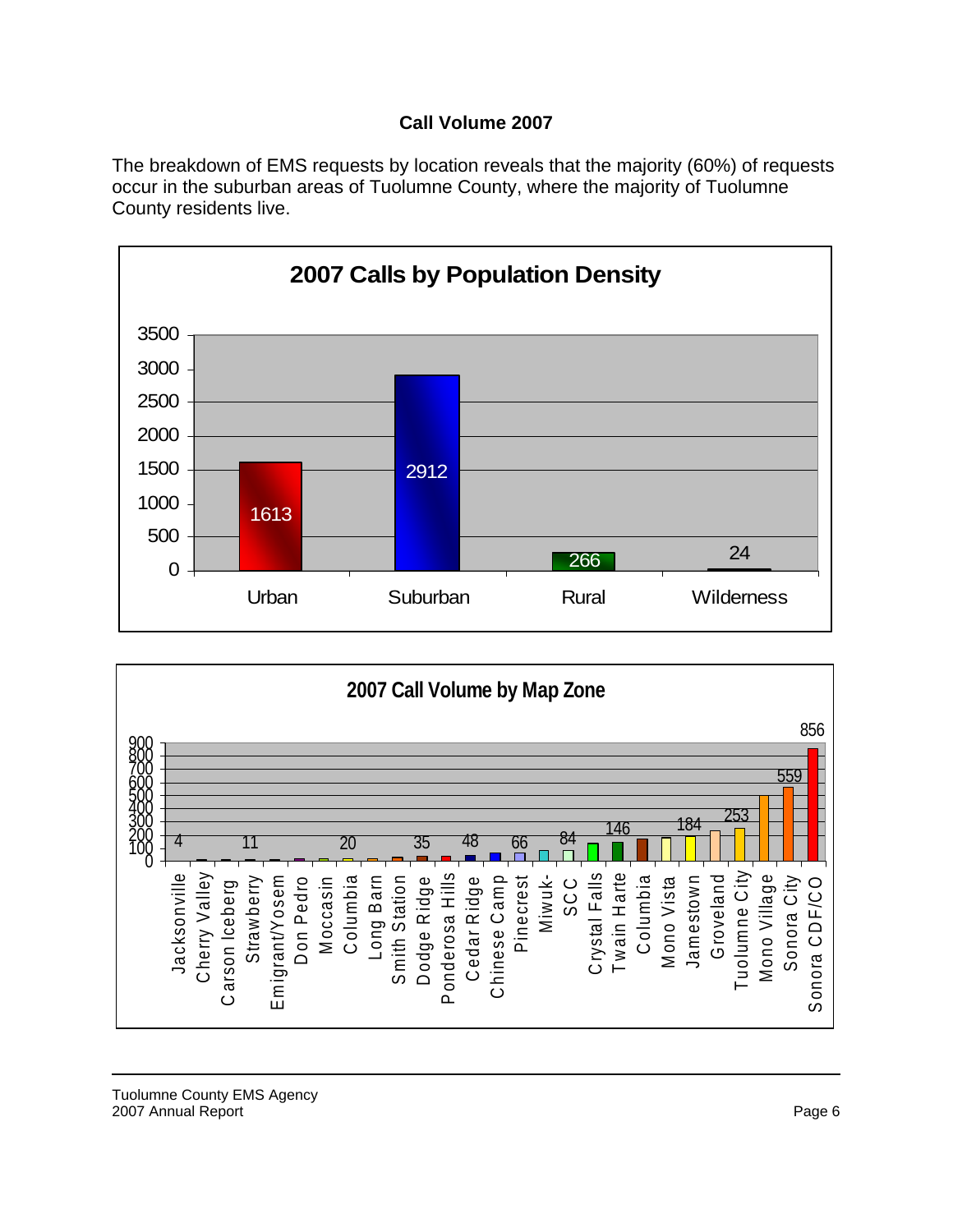## **Call Disposition**

The table below illustrates 74% of all requests resulted in the patient being transported to an emergency department.



75% of all requests resulted in the delivery of advanced life support (ALS) procedures and medications administered to the patient.

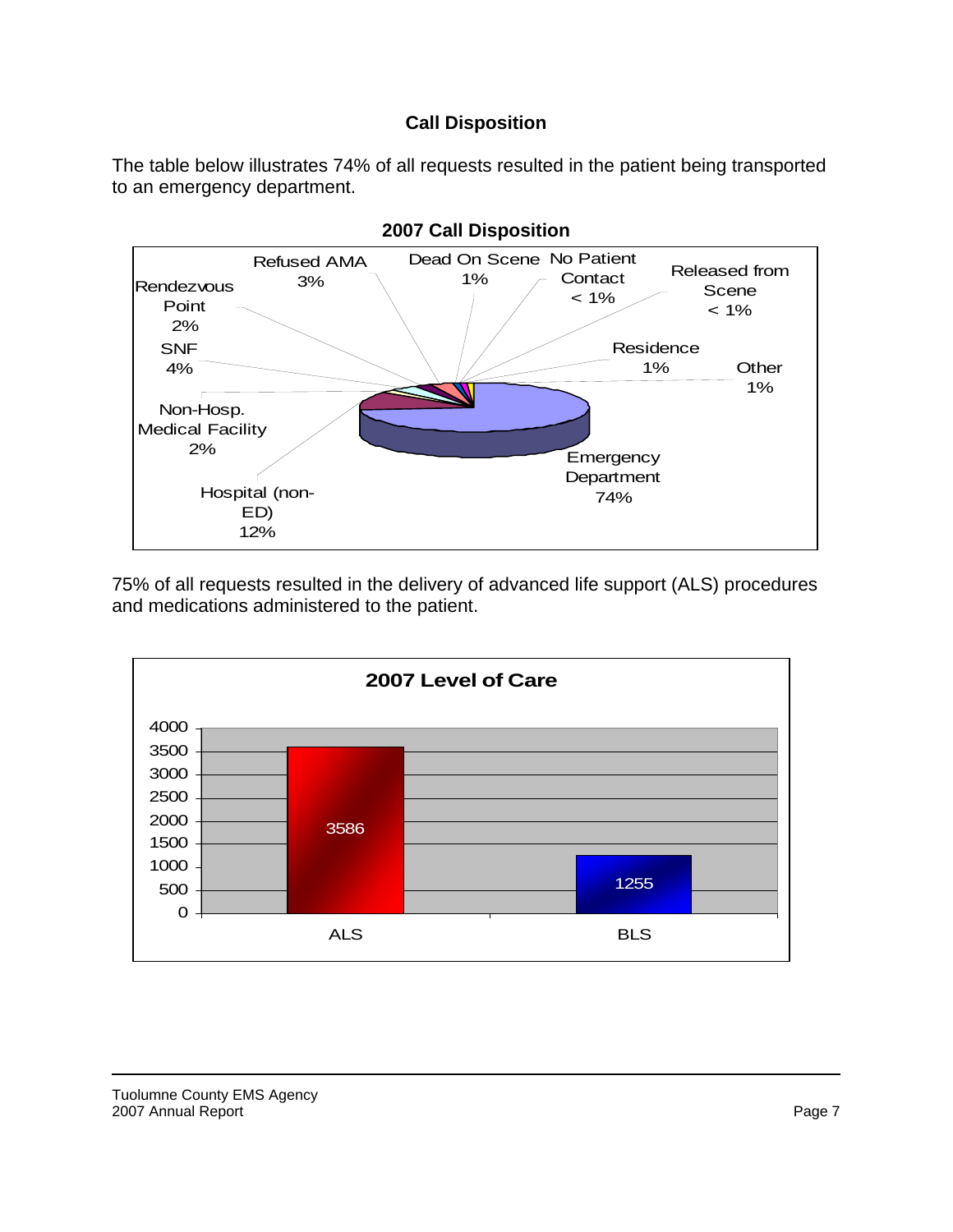## **Calls by Type**

In 2007, scene emergencies accounted for 77% of the total EMS requests for service. Transfers make up the remaining 23% of EMS requests for services, and consisted of ambulance interfacility transfers, air ambulance transfers from a hospital to a landing site, critical care transfers, and 4% transfers to and from a patient's home to a hospital, transports for diagnostic service such as transporting a patient for an MRI.



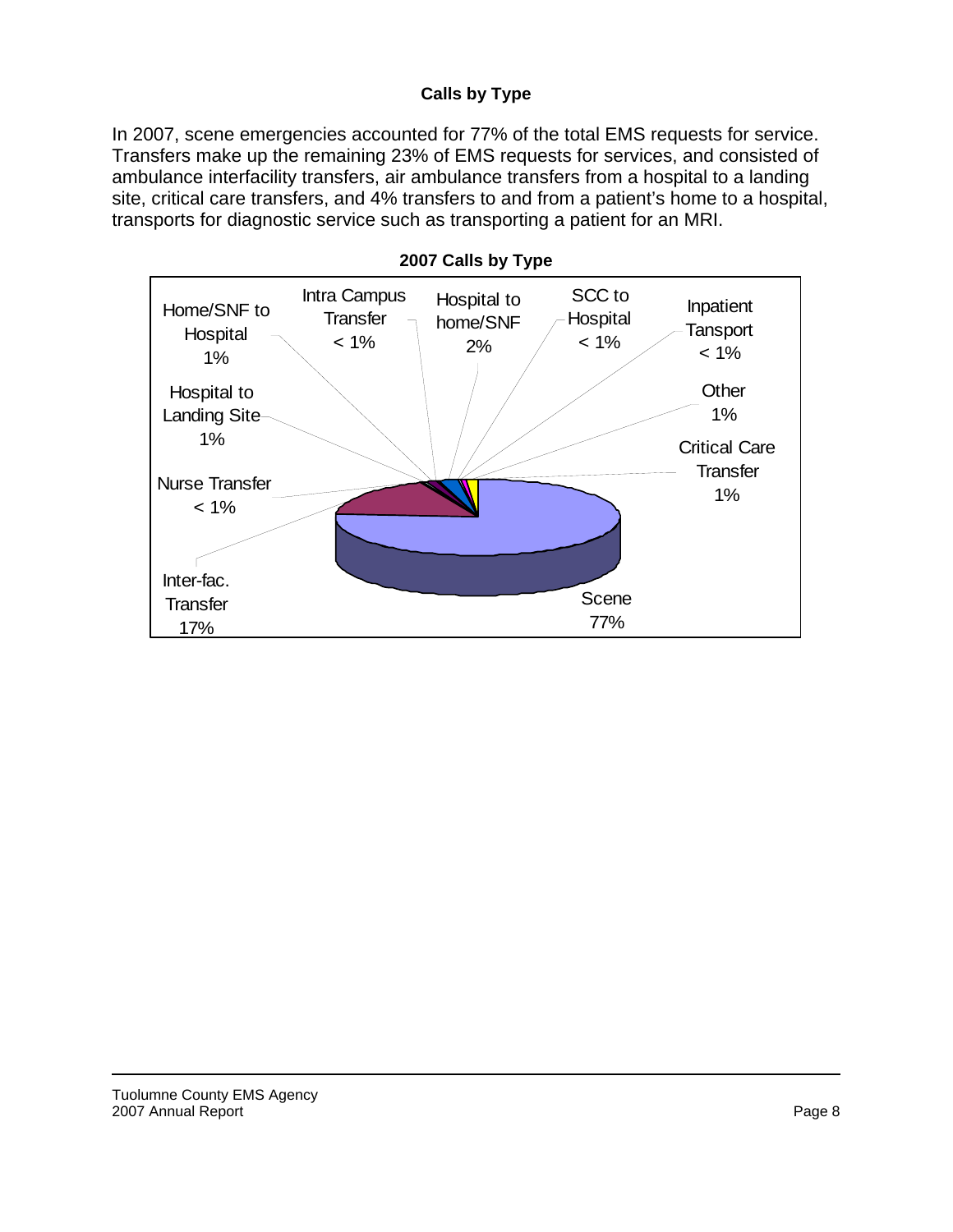## **Response Times**

The State of California Emergency Medical Services Authority has established recommended guidelines for Code 3 response time standards to EMS requests, based on population density. The State of California Emergency Medical Services Authority recommends that EMS responses meet these response time guidelines at least 90% of the time.

|                                                             | <b>BLS First Response</b> | <b>BLS AED First Response</b> | <b>ALS Ambulance</b> |
|-------------------------------------------------------------|---------------------------|-------------------------------|----------------------|
| <b>Urban</b> = 101 to 500<br>people per square mile         | 5 minutes                 | 5 minutes                     | 8 minutes            |
| <b>Suburban</b> = 51 to 100<br>people per square mile       | 15 minutes                | ASAP                          | 20 minutes           |
| <b>Rural</b> = $7$ to 50 people<br>per square mile          | 15 minutes                | <b>ASAP</b>                   | 20 minutes           |
| <b>Wilderness</b> = less than $7$<br>people per square mile | ASAP                      | ASAP                          | ASAP                 |

The chart below shows the 90<sup>th</sup> percentile Code 3 response time for an ALS ambulance in the **urban area** of Tuolumne County is 10.00 minutes with an average response time of 6.32 minutes. In Tuolumne County, only the City of Sonora is classified as an urban area. *See tables on this page and next two pages.*

| Code 3 Response Time Interval in Minutes (Urban) |               |  |  |
|--------------------------------------------------|---------------|--|--|
| Minimum Response Time                            | 0.00 minutes  |  |  |
| Maximum Response Time                            | 34.00 minutes |  |  |
| Average Response Time                            | 6.32 minutes  |  |  |
| <b>Standard Deviation</b>                        | 3.53 minutes  |  |  |
| 90 <sup>th</sup> percentile                      | 10.00 minutes |  |  |
| 95 <sup>th</sup> percentile                      | 11.00 minutes |  |  |

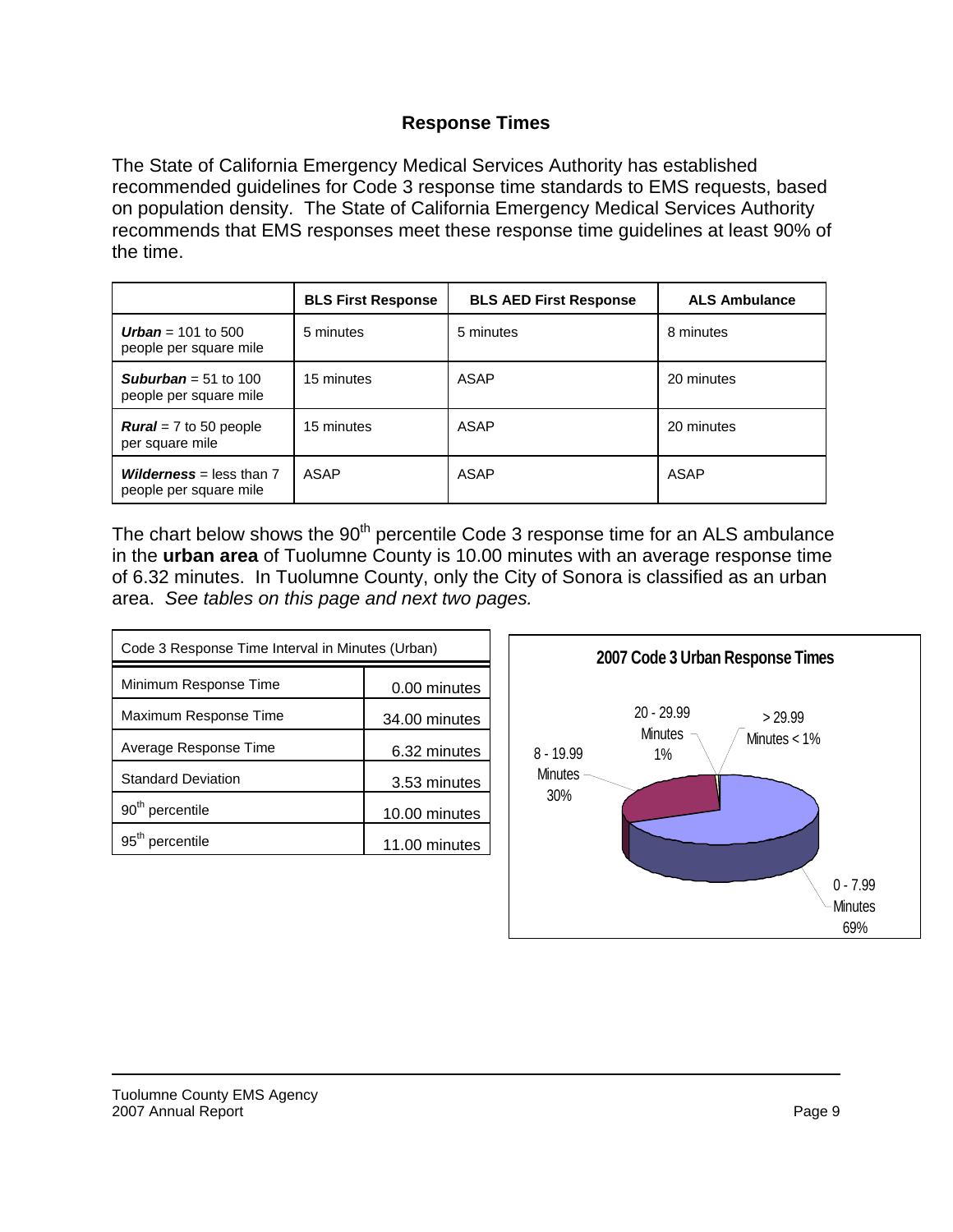The chart below shows that the 90<sup>th</sup> percentile Code 3 response time for an ALS ambulance in the **suburban areas** of Tuolumne County is 16:00 minutes with an average response time of 10.21 minutes. Suburban areas of Tuolumne County include the map zones for Mono Village, Mono Vista, Crystal Falls, Cedar Ridge, Sonora CDF, Moccasin, Twain Harte, Tuolumne City, Columbia, Jamestown, Mi-Wuk/Sugarpine, Groveland and Columbia College.

| Code 3 Response Time Interval in Minutes<br>(Suburban) |               |  |  |
|--------------------------------------------------------|---------------|--|--|
| Minimum Response<br>Time                               | 0.00 minutes  |  |  |
| Maximum Response<br>Time                               | 76.00 minutes |  |  |
| Average Response Time                                  | 10.21 minutes |  |  |
| <b>Standard Deviation</b>                              | 5.79 minutes  |  |  |
| 90 <sup>th</sup> percentile                            | 16.00 minutes |  |  |
| 95 <sup>th</sup> percentile                            | 20.00 minutes |  |  |



The chart below shows that the  $90<sup>th</sup>$  percentile Code 3 response time for an ALS ambulance in the **rural areas** of Tuolumne County is 40:00 minutes with an average response time of 25.91 minutes. Suburban areas of Tuolumne County include the first response areas of Dodge Ridge, Pine Crest, Strawberry, Long Barn, Don Pedro, and the Sierra Conservation Center.

| Code 3 Response Time Interval in Minutes<br>(Rural) |              |  |  |  |
|-----------------------------------------------------|--------------|--|--|--|
| Minimum Response Time                               | 2.00 minutes |  |  |  |
|                                                     | 63.00        |  |  |  |
| Maximum Response Time                               | minutes      |  |  |  |
|                                                     | 25.91        |  |  |  |
| Average Response Time                               | minutes      |  |  |  |
|                                                     | 11.39        |  |  |  |
| <b>Standard Deviation</b>                           | minutes      |  |  |  |
|                                                     | 40.00        |  |  |  |
| 90 <sup>th</sup> percentile                         | minutes      |  |  |  |
|                                                     | 49.00        |  |  |  |
| 95 <sup>th</sup> percentile                         | minutes      |  |  |  |
|                                                     |              |  |  |  |

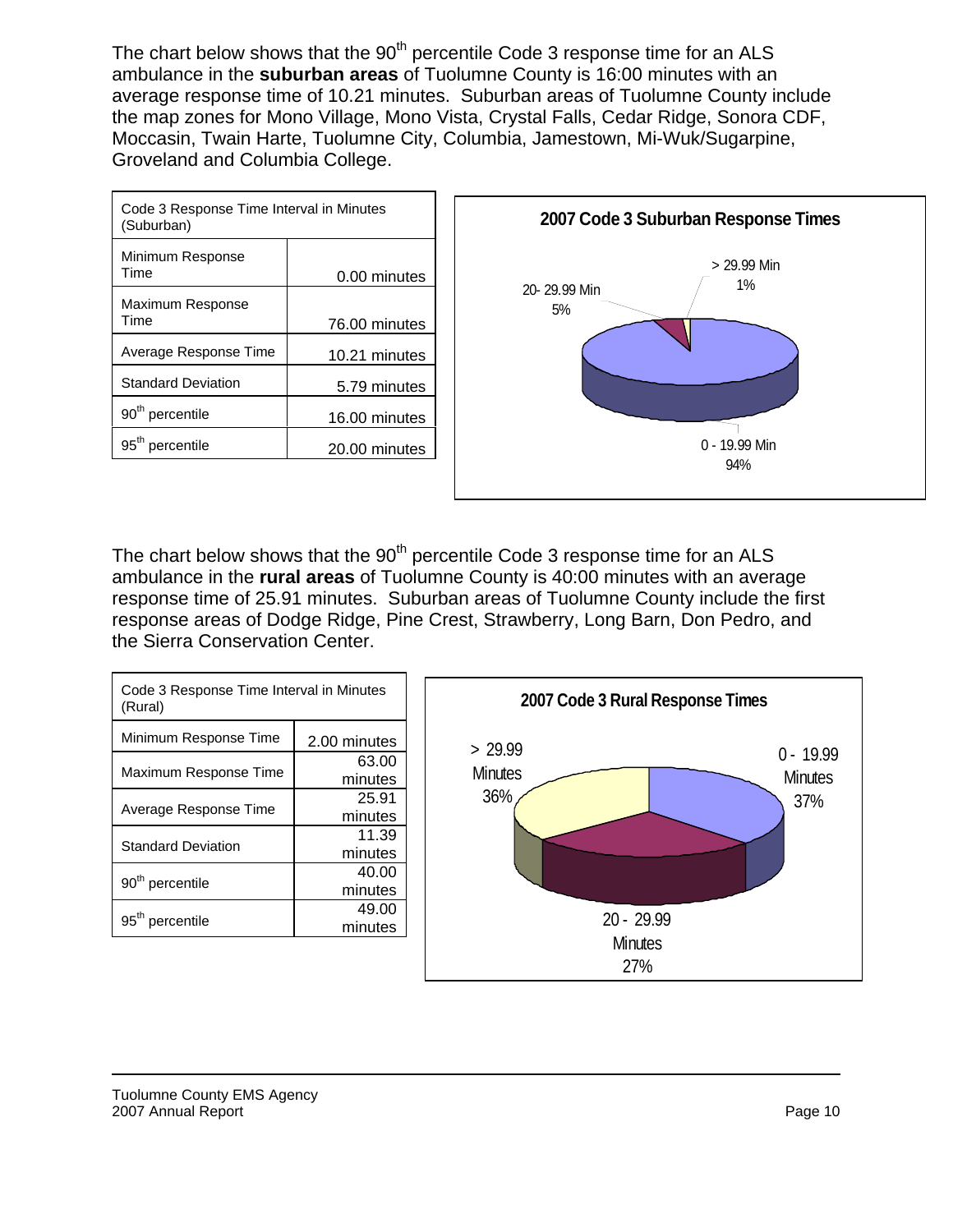The chart below shows that the  $90<sup>th</sup>$  percentile Code 3 response time for an ALS ambulance in the **wilderness area** of Tuolumne County is 64:00 minutes with an average response time of 39.82 minutes. Wilderness areas of Tuolumne County include the Portions of the Immigrant Wilderness, Carson Iceberg Wilderness, Yosemite National Park, and the Cherry Lake Area.

| Code 3 Response Time Interval in Minutes<br>(Rural) |              |  |  |
|-----------------------------------------------------|--------------|--|--|
| Minimum Response Time                               | 7.00 minutes |  |  |
|                                                     | 108.00       |  |  |
| Maximum Response Time                               | minutes      |  |  |
|                                                     | 39.82        |  |  |
| Average Response Time                               | minutes      |  |  |
|                                                     | 20.33        |  |  |
| <b>Standard Deviation</b>                           | minutes      |  |  |
|                                                     | 64.00        |  |  |
| 90 <sup>th</sup> percentile                         | minutes      |  |  |
|                                                     | 64.00        |  |  |
| 95 <sup>th</sup> percentile                         | minutes      |  |  |

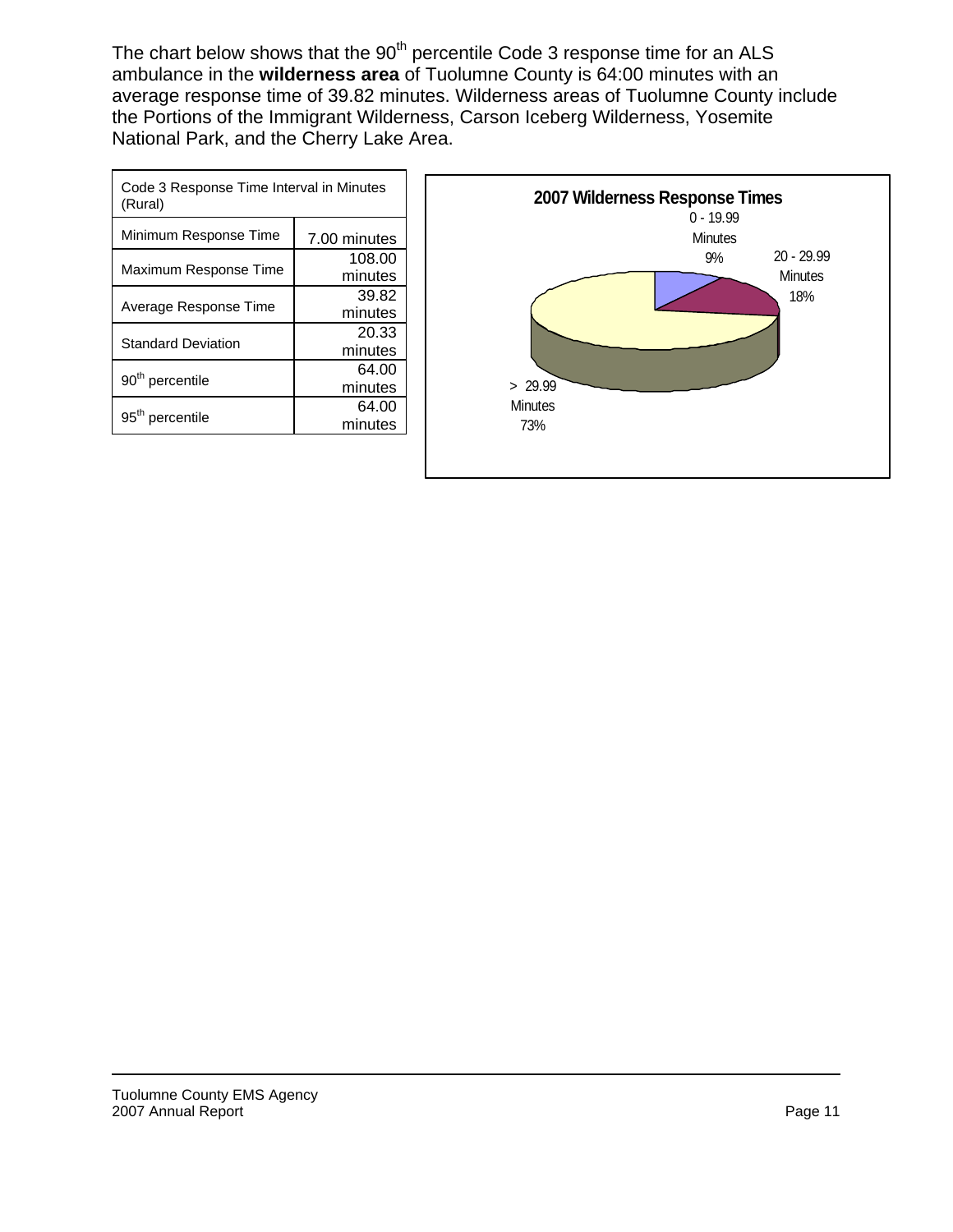#### **PATIENT AND HOSPITAL DATA**

| <b>Primary</b><br><b>Illness/Injury</b><br><b>Complaint</b> | <b>Patients</b> | % of total |
|-------------------------------------------------------------|-----------------|------------|
| Cardiac                                                     | 619             | 13%        |
| Environmental                                               | 8               | $< 1\%$    |
| <b>Medical</b>                                              | 1332            | 28%        |
| Neurologic                                                  | 715             | 15%        |
| Poisoning*                                                  | 99              | 2%         |
| Respiratory                                                 | 438             | 9%         |
| <b>Obstetric</b>                                            | 22              | $< 1\%$    |
| Psychiatric                                                 | 270             | 6%         |
| Trauma                                                      | 1318            | 27%        |



\* Poisoning/Overdose category does not differentiate between accidental and intentional ingestion or overdose. Nor does it differentiate between prescription and illicit drugs. Medication reactions and anaphylaxis are included in the Medical category.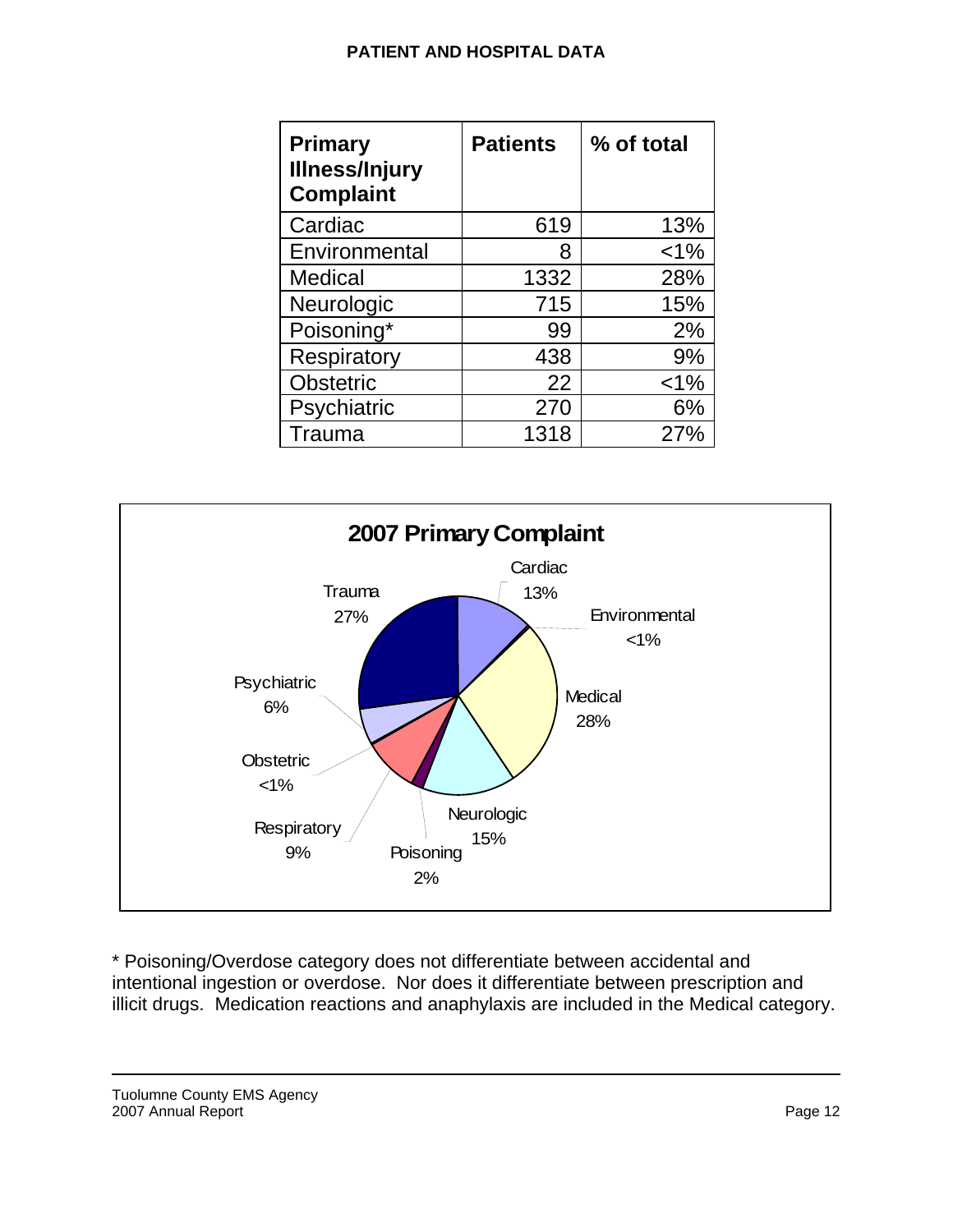As shown in the chart below, for those patients transported to a hospital in Tuolumne County approximately 52% of all transports are made to the hospital of the patient's or families' choice.



With the closure of Tuolumne General Hospital (TGH), Sonora Regional Medical Center (SRMC) has experienced a 75% increase in the number of patients transported to their hospital by Tuolumne County Ambulance, when compared to CY 2006. The chart below shows the patient distribution by receiving facilities, including transfers.



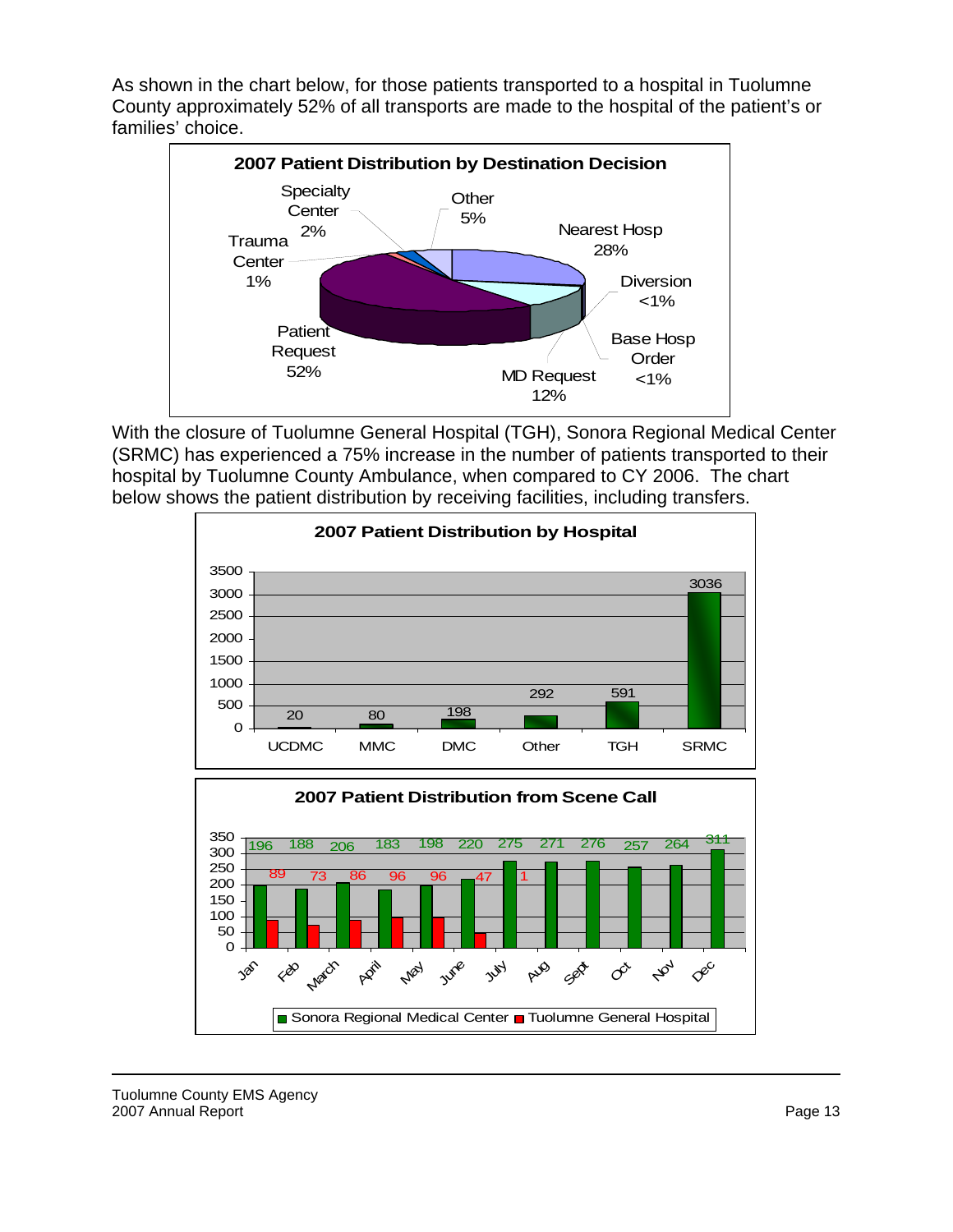# **Residency Status of EMS Patients**

In 2007, people living in Tuolumne County generated 80% of requests for EMS services. 15% of the requests were generated by people who reside outside of Tuolumne County, and the residency status of 5% of the patients is unknown.





Tuolumne County EMS Agency 2007 Annual Report **Page 14** November 2007 Annual Report **Page 14**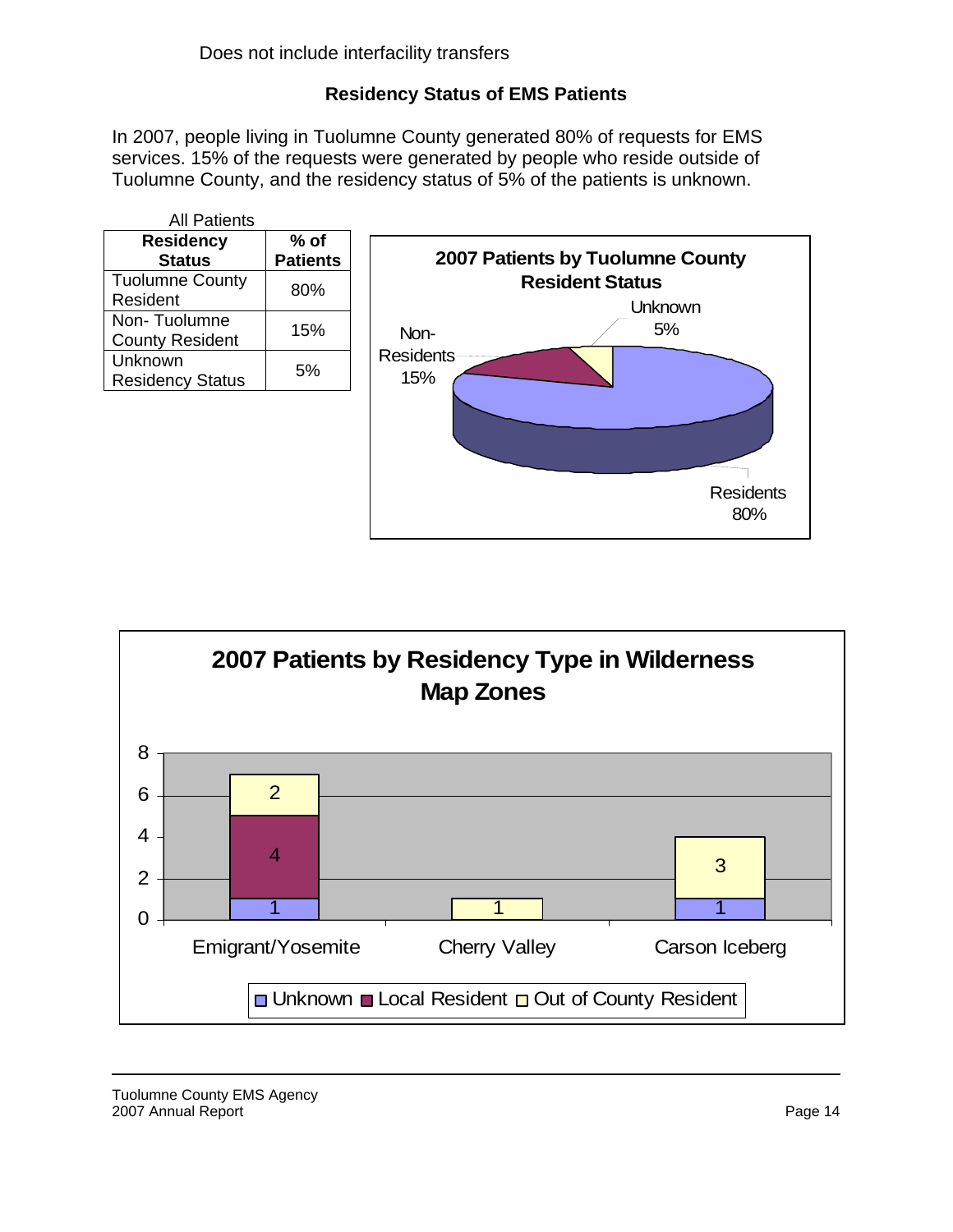

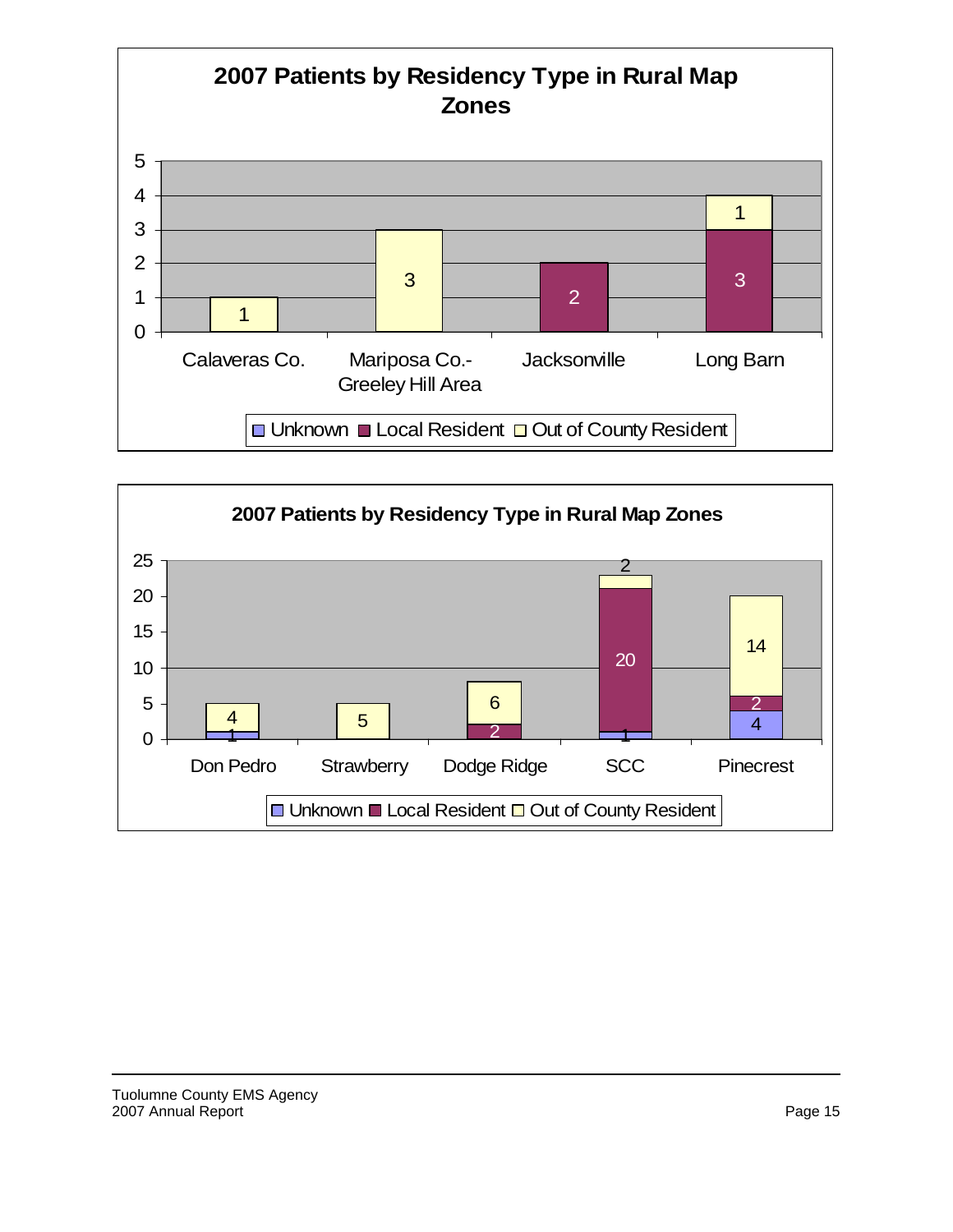

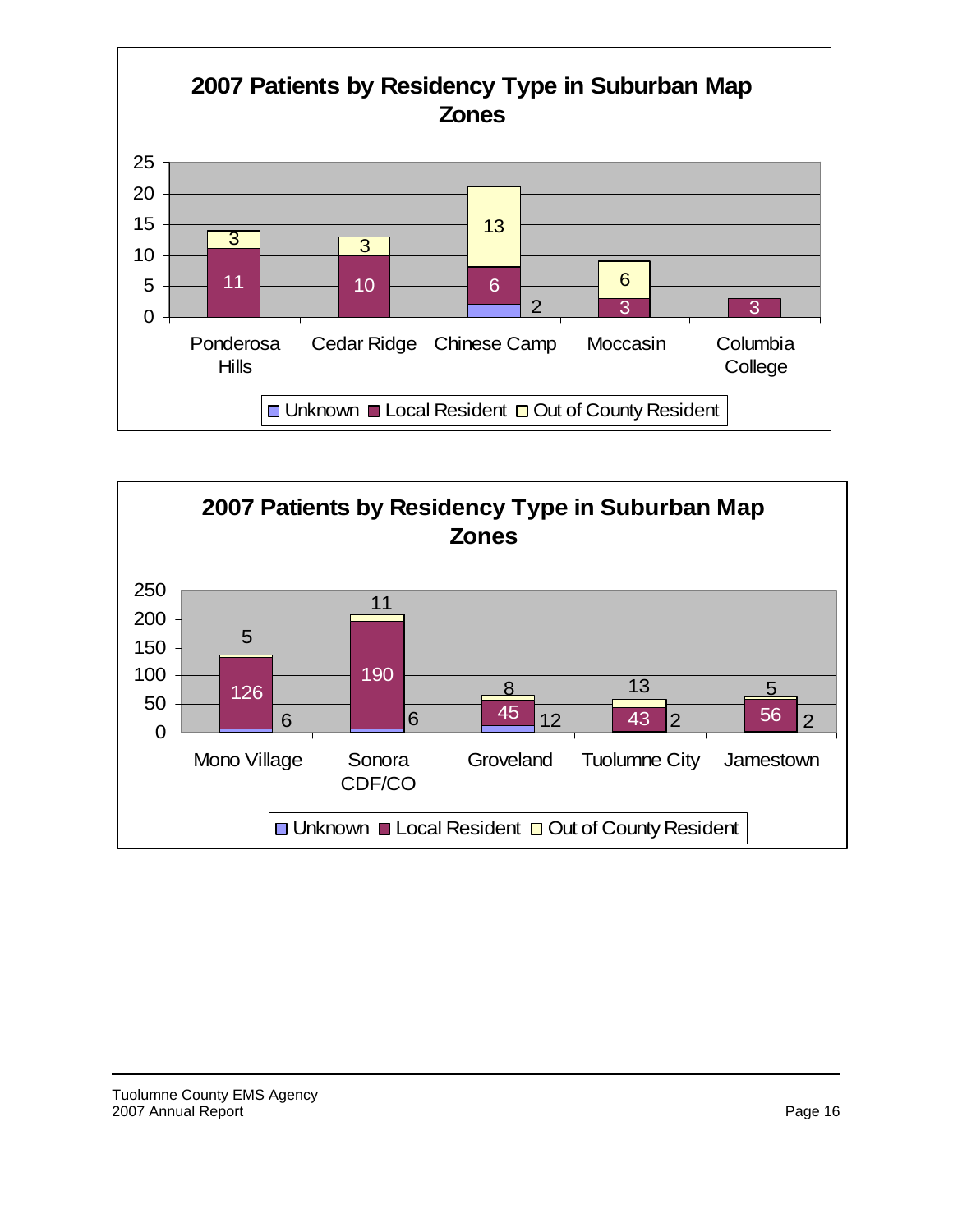

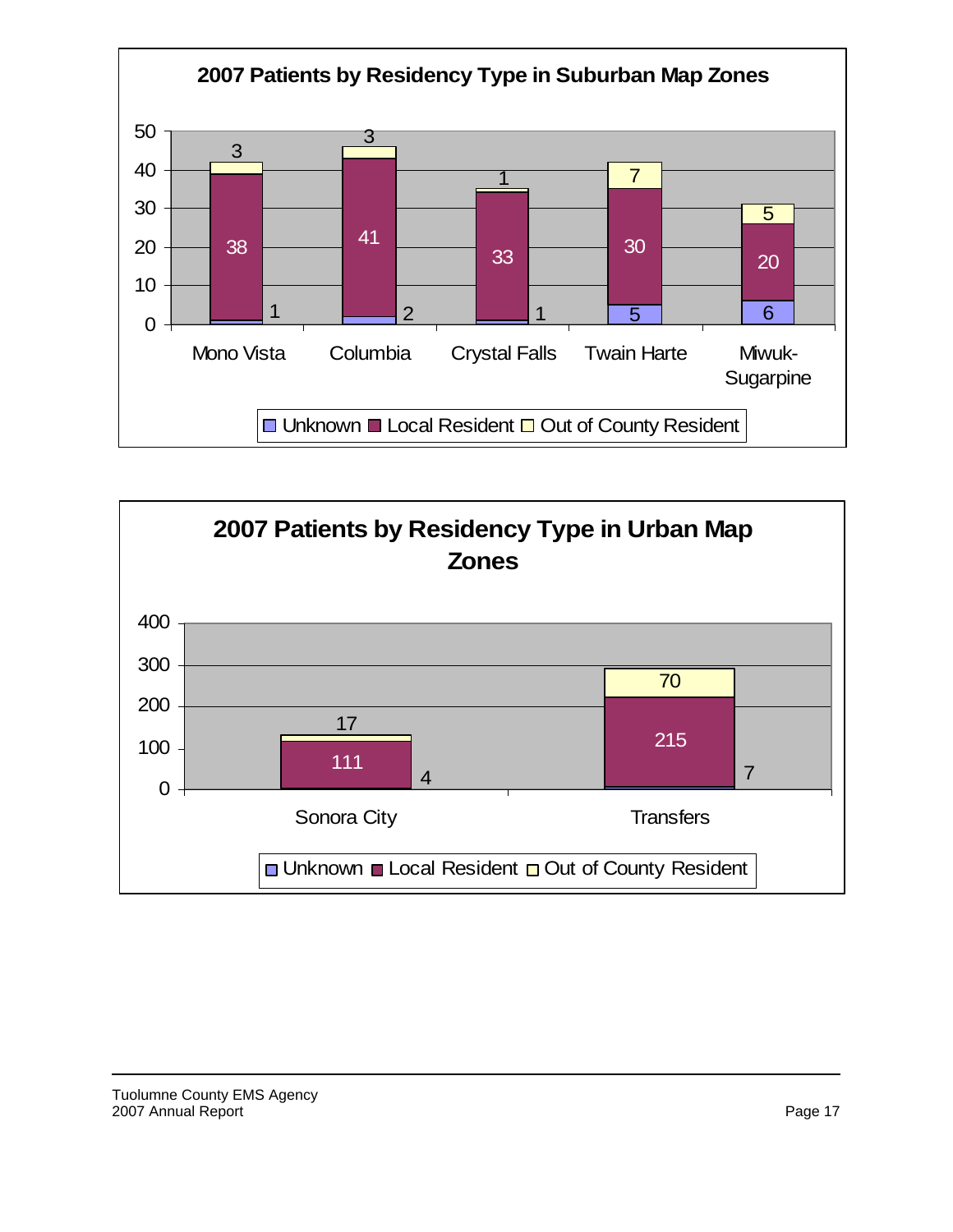#### **2007 EMS Demographics**

As the chart below shows, patients greater than 64 years of age account for 46% of ambulance patients. Males comprise 47% of ambulance patients and 53% are females. The average age of ambulance patients is 60 years old; males average 58 years old and females average 68 years old.



#### **TRAUMA SYSTEM**

The chart below shows the mechanism of injury for major trauma victims in Tuolumne County in 2007. Motor vehicle accidents with speeds greater than 35 miles per hour are the greatest mechanism of injury for major trauma victims in Tuolumne County.

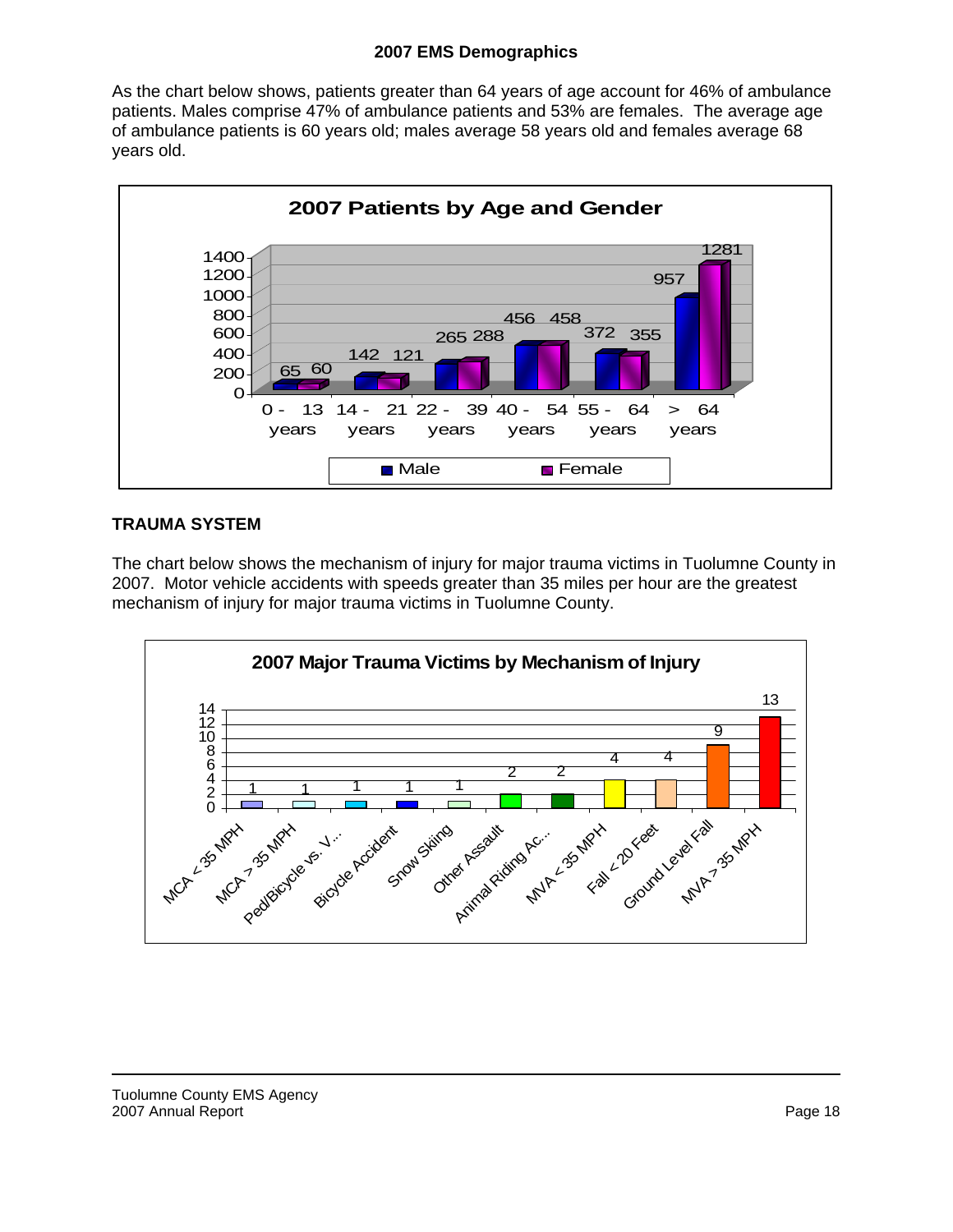The Tuolumne County Trauma Plan has defined nine separate trauma triage criteria. The criteria are designed to categorize those trauma patients with an increased risk of mortality and morbidity due to their injuries. Paramedic judgment was the criteria used 28% of the time.

| <b>Triage</b>          | % of         |
|------------------------|--------------|
| <b>Criteria</b>        | <b>Total</b> |
| <b>GSC Motor Score</b> | 18%          |
| Skull Fracture         | 18%          |
| Pelvic Fracture        | 9%           |
| Multiple Long          |              |
| <b>Bone Fractures</b>  | 18%          |
| Crushing Injury        | 9%           |
| Paramedic              |              |
| Judgment               | 28%          |
|                        |              |



#### **Trauma Demographics**

In 2007, a sampling of data shows that people living in Tuolumne County generated 40% of requests for EMS services due to major trauma. 40% of requests were generated by people who reside outside of Tuolumne County and the residency status of 20% of the patients is unknown.

|  | <b>Trauma Patients</b> |
|--|------------------------|
|--|------------------------|

| <b>Residency</b><br><b>Status</b>      | $%$ of<br><b>Number</b> |
|----------------------------------------|-------------------------|
| <b>Tuolumne County</b><br>Resident     | 40%                     |
| Non-Tuolumne<br><b>County Resident</b> | 40%                     |
| Unknown<br><b>Residency Status</b>     | 20%                     |

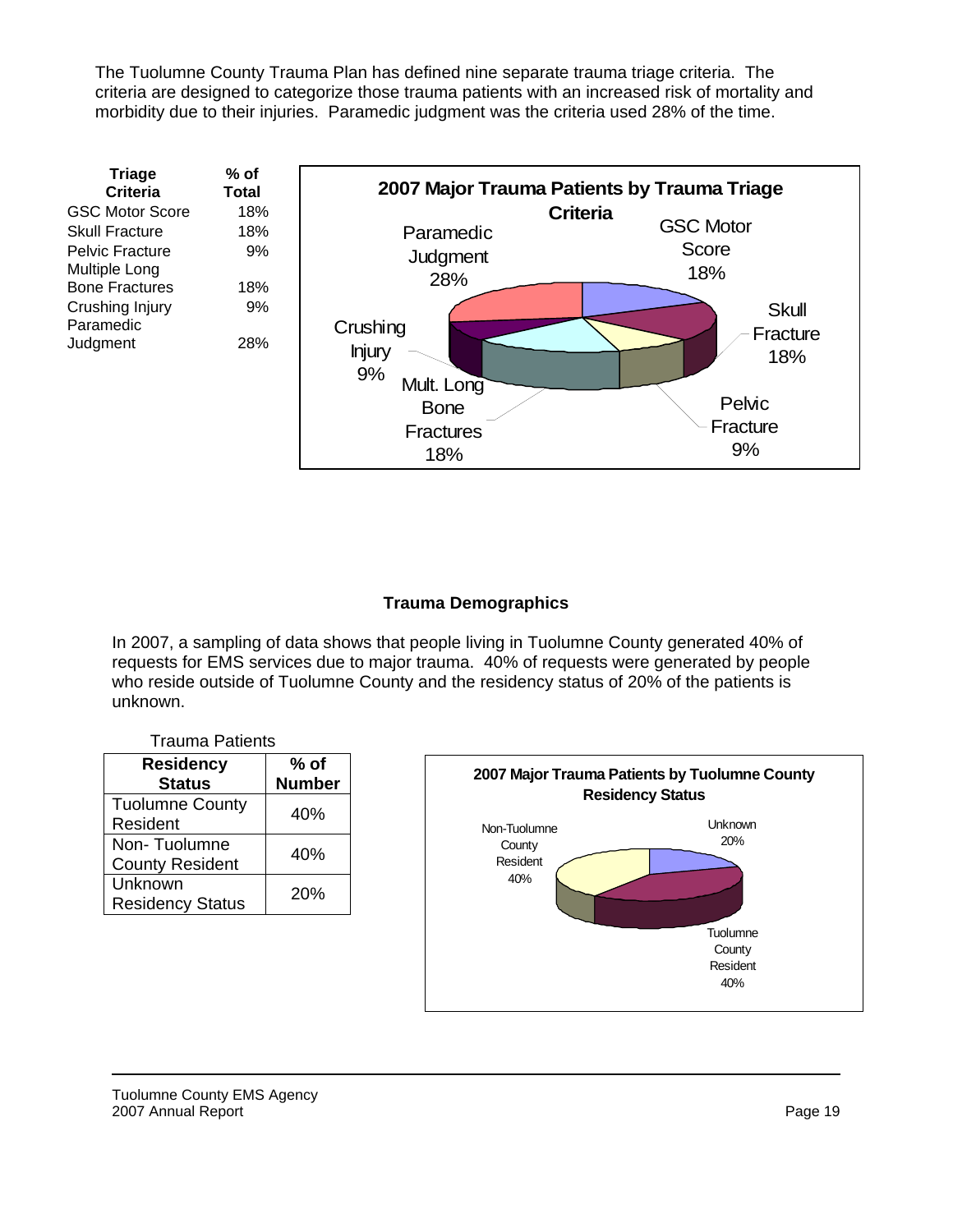As the chart below shows, major trauma patients' ages 40-54 accounted for 31% of all scene requests and females have surpassed males in number, accounting for 51% of all major trauma patients.



The Tuolumne County Trauma Plan has identified three major trauma patient destinations.

- 1. Doctors Medical Center (adult)
- 2. Memorial Medical Center (adult)
- 3. U.C. Davis Medical Center (adult & pediatric)

 Center, such as Sutter Roseville Medical Center, or other non-Trauma Center Hospital. However, under some circumstances major trauma patients may be taken to another Trauma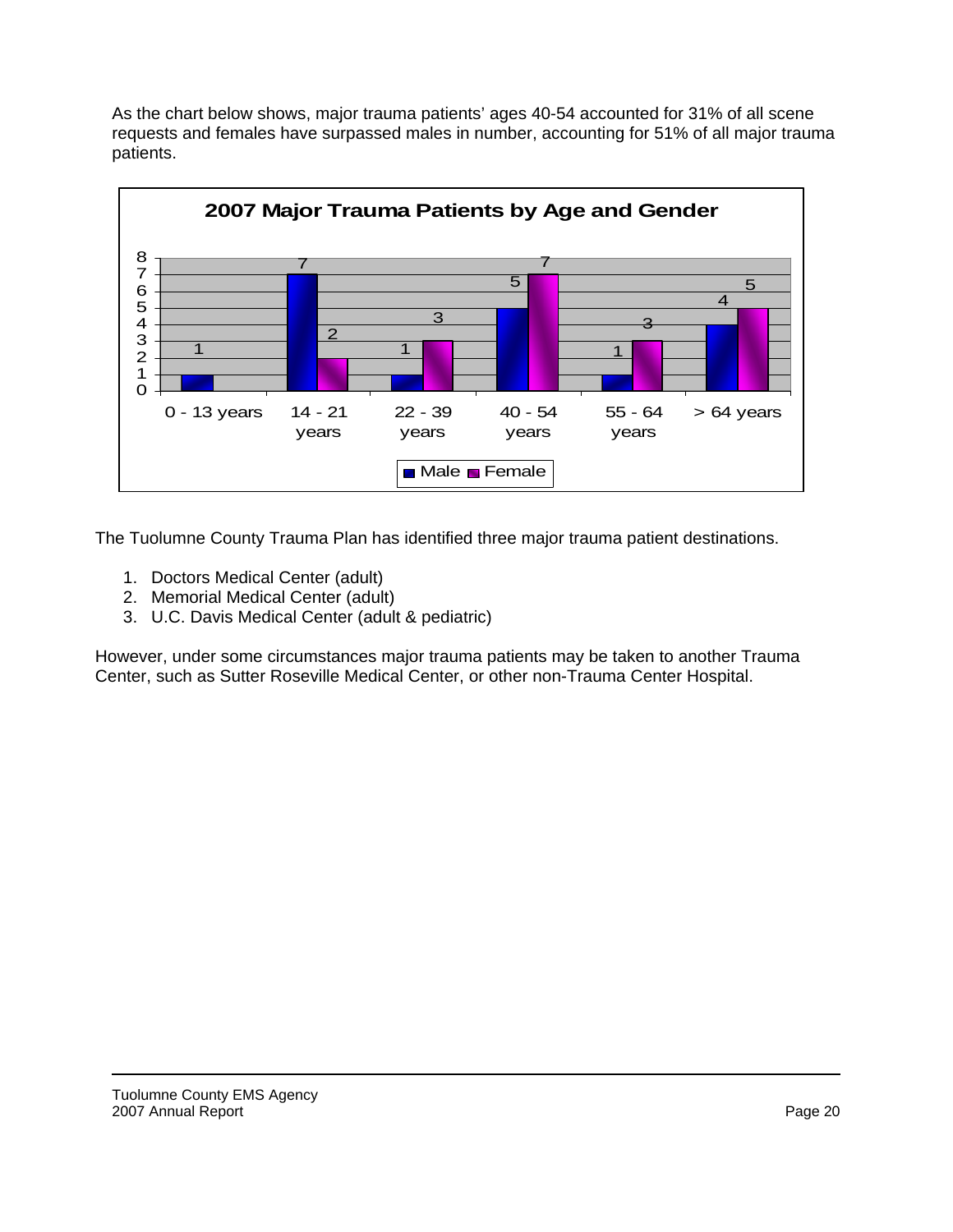#### **ADVANCED LIFE SUPPORT SKILLS**

Infrequently used skills are skills that are not likely to be used by a Paramedic once in a six-month period. Commonly Used Skills are skills that are likely to be used by a Paramedic more than once in a six-month period of time.

Continuous Positive Airway Pressure (CPAP) is considered successful if the patient's level of respiratory distress decreases. CPAP may be performed correctly, but if no change occurs, it is considered unsuccessful.

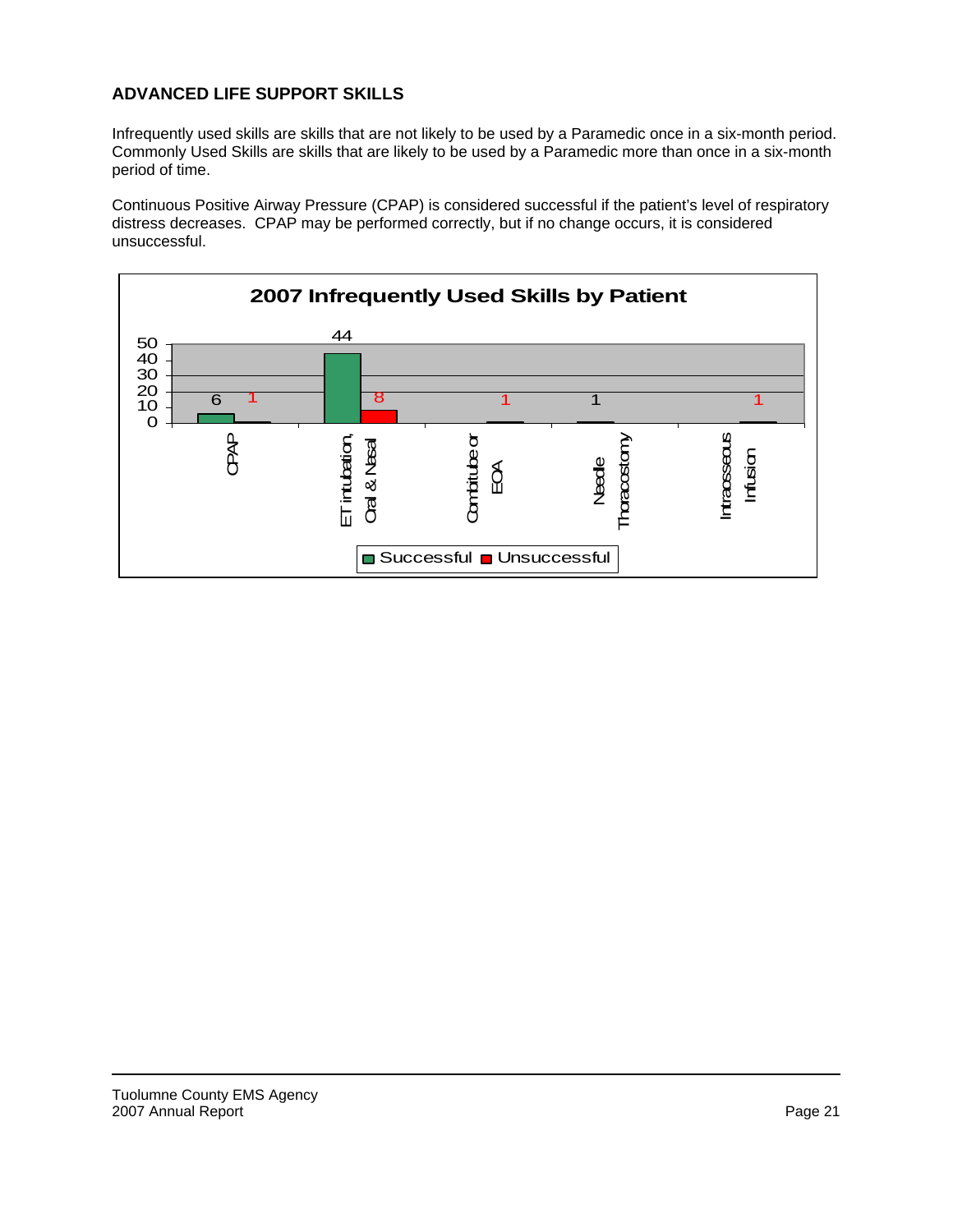## **ADVANCED LIFE SUPPORT MEDICATIONS**

The charts below represent the number of times a medication was administered and how many patients received the





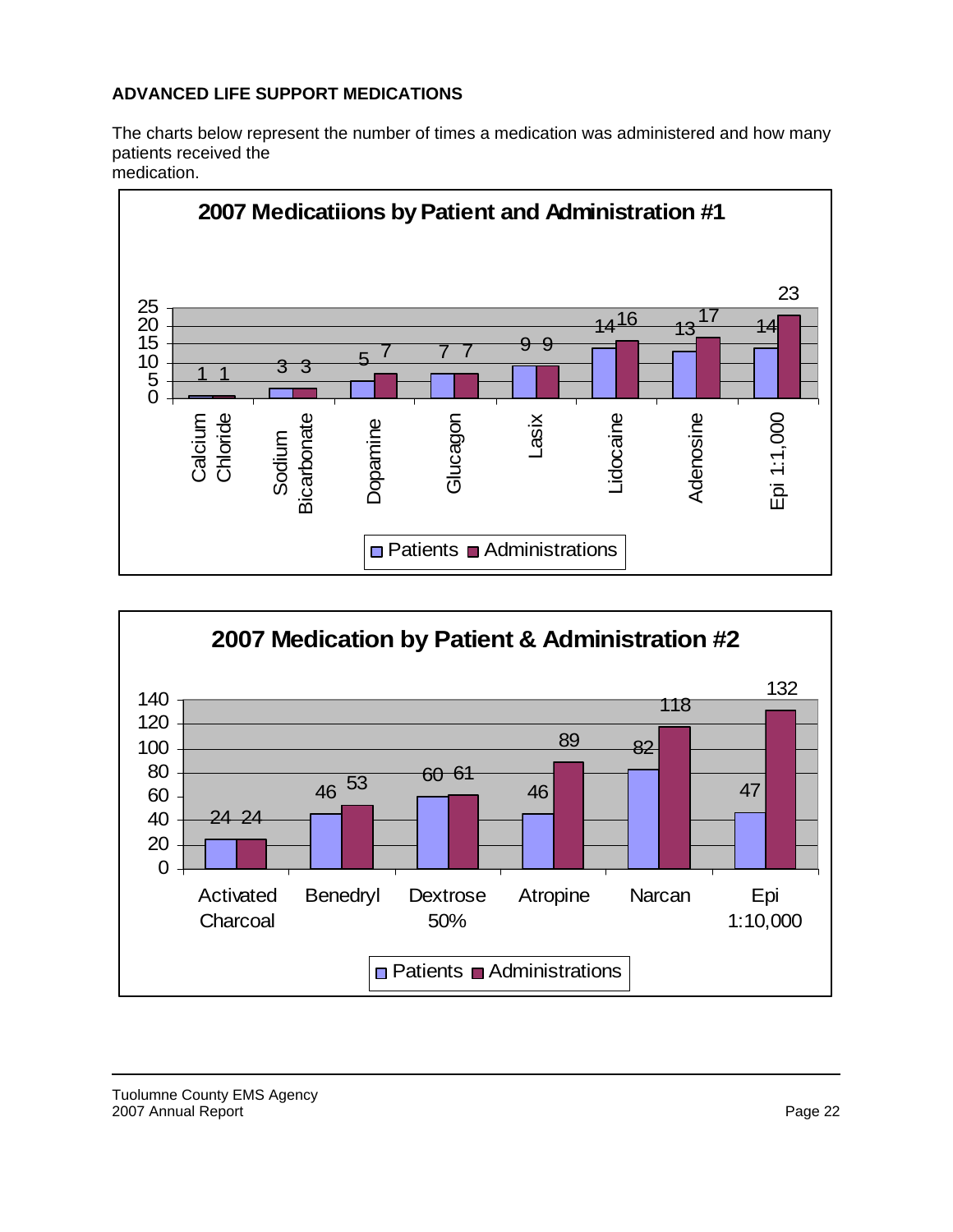